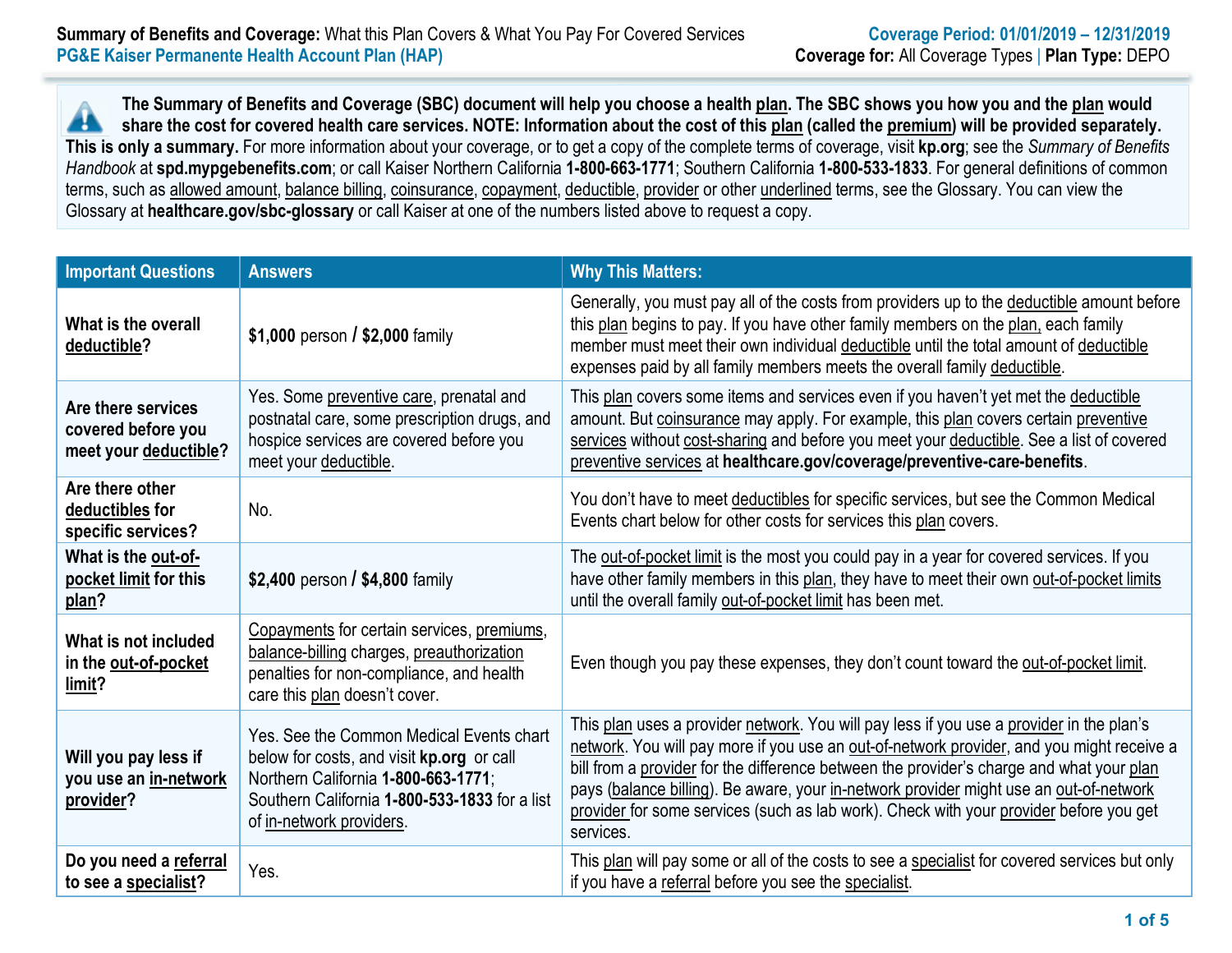All **copayment** and **coinsurance** costs shown in this chart are after your **deductible** has been met, if a **deductible** applies.  $\blacktriangle$ 

|                                                                                 |                                                      | <b>What You Will Pay</b>                               |                                                                     |                                                                                                                                                                                          |  |
|---------------------------------------------------------------------------------|------------------------------------------------------|--------------------------------------------------------|---------------------------------------------------------------------|------------------------------------------------------------------------------------------------------------------------------------------------------------------------------------------|--|
| <b>Common</b><br><b>Medical Event</b>                                           | <b>Services You May Need</b>                         | <b>In-Network Provider</b><br>(You will pay the least) | <b>Out-of-Network</b><br><b>Provider (You will</b><br>pay the most) | <b>Limitations, Exceptions, &amp; Other Important</b><br><b>Information</b>                                                                                                              |  |
|                                                                                 | Primary care visit to treat<br>an injury or illness  | 10% coinsurance                                        | Not covered                                                         | Visits 1-4 covered at 100%; visits 5+ covered at 10%<br>coinsurance; deductible does not apply.                                                                                          |  |
|                                                                                 | Specialist visit                                     | 20% coinsurance                                        | Not covered                                                         | None                                                                                                                                                                                     |  |
| If you visit a health<br>care provider's<br>office or clinic                    | Select preventive<br>care/screening/<br>immunization | No charge                                              | Not covered                                                         | You may have to pay for services that aren't preventive.<br>Ask your provider if the services needed are preventive.<br>Then check what your plan will pay for.                          |  |
|                                                                                 | Other practitioner office<br>visit                   | 20% coinsurance for<br>chiropractic and acupuncture    | Not covered                                                         | Visits 1-5 covered at 10% coinsurance; visits 6+<br>covered at 20% coinsurance. Care is coordinated by<br><b>American Specialty Health Network:</b><br>1-800-678-9133 (ashcompanies.com) |  |
| If you have a test                                                              | Diagnostic test (X-ray,<br>blood work)               | 20% coinsurance                                        | Not covered                                                         | None                                                                                                                                                                                     |  |
|                                                                                 | Imaging (CT/PET scans,<br>MRI <sub>s</sub> )         | 20% coinsurance                                        | Not covered                                                         | None                                                                                                                                                                                     |  |
| If you need drugs                                                               | Generic drugs                                        | Retail: 15% coinsurance<br>Mail order: 10% coinsurance | Not covered                                                         |                                                                                                                                                                                          |  |
| to treat your illness<br>or condition<br>More information<br>about prescription | Preferred brand drugs                                | Retail: 25% coinsurance<br>Mail order: 20% coinsurance | Not covered                                                         | Up to 100-day supply retail or 100-day supply mail<br>order. No charge for contraceptives subject to formulary<br>guidelines.                                                            |  |
|                                                                                 | Non-preferred brand drugs                            | Retail: 25% coinsurance<br>Mail order: 20% coinsurance | Not covered                                                         |                                                                                                                                                                                          |  |
| drug coverage is<br>available at kp.org                                         | <b>Specialty drugs</b>                               | Covered as any other drug                              | Not covered                                                         | Retail and mail order: Up to 100-day supply subject to<br>formulary guidelines. Exceptions apply for drugs for<br>treatment of infertility and sexual dysfunction.                       |  |
| If you have                                                                     | Facility fee (e.g.,<br>ambulatory surgery center)    | 20% coinsurance                                        | Not covered                                                         | None                                                                                                                                                                                     |  |
| outpatient surgery                                                              | Physician/surgeon fees                               | 20% coinsurance                                        | Not covered                                                         | None                                                                                                                                                                                     |  |
|                                                                                 | <b>Emergency room care</b>                           | 20% coinsurance                                        | 20% coinsurance                                                     | None                                                                                                                                                                                     |  |
| If you need<br>immediate medical                                                | <b>Emergency medical</b><br>transportation           | 20% coinsurance                                        | 20% coinsurance                                                     | None                                                                                                                                                                                     |  |
| attention                                                                       | Urgent care                                          | 10% coinsurance                                        | 10% coinsurance                                                     | Visits 1-4 covered as primary care at 100%; visits 5+<br>covered at 10% coinsurance; deductible does not apply.                                                                          |  |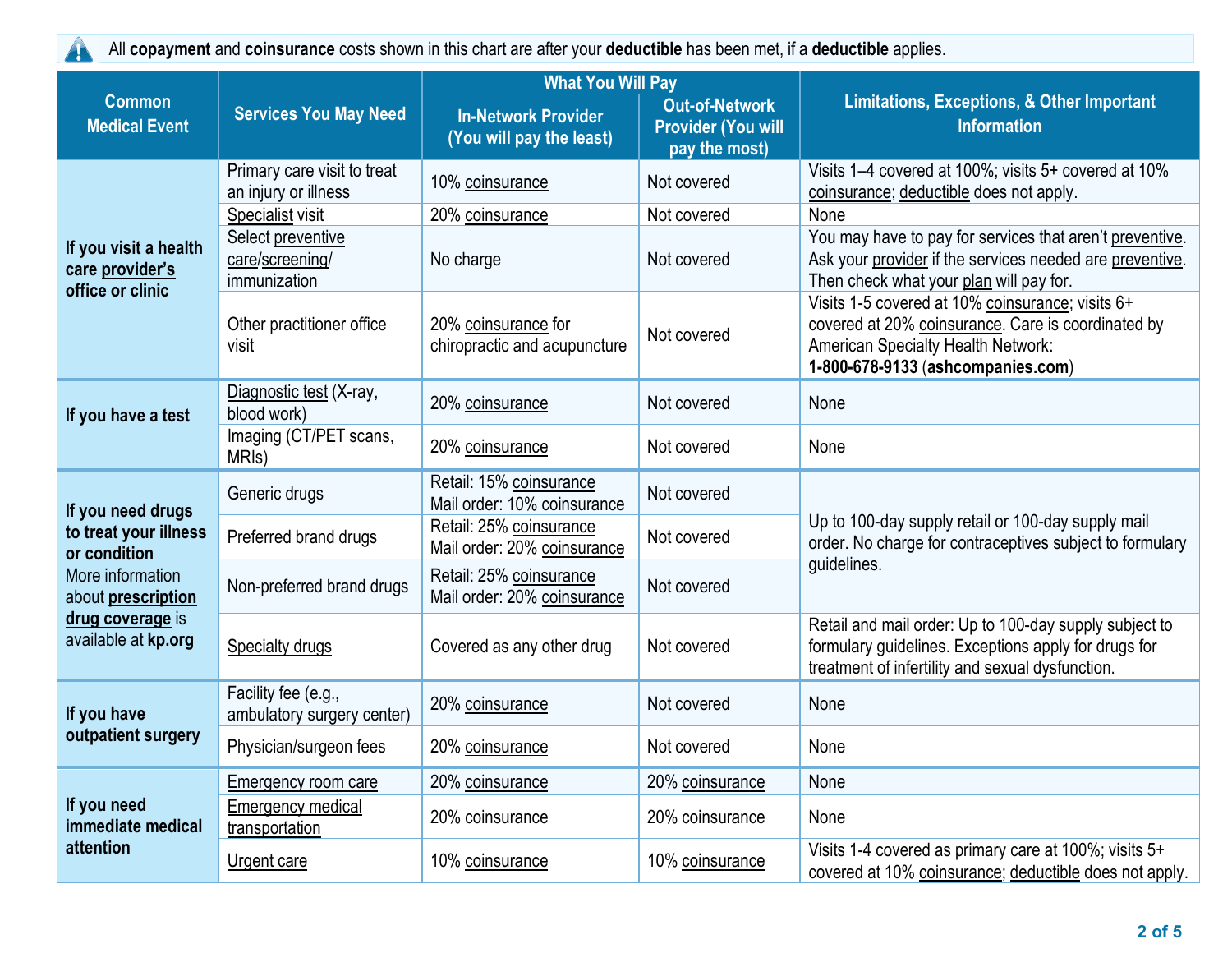| <b>Common</b>                                                                                            |                                              | <b>What You Will Pay</b>                                  |                                                                     |                                                                                                                                                                                                                                                                                                                                                                                                                                                                                                                                                                                                                                                                 |  |
|----------------------------------------------------------------------------------------------------------|----------------------------------------------|-----------------------------------------------------------|---------------------------------------------------------------------|-----------------------------------------------------------------------------------------------------------------------------------------------------------------------------------------------------------------------------------------------------------------------------------------------------------------------------------------------------------------------------------------------------------------------------------------------------------------------------------------------------------------------------------------------------------------------------------------------------------------------------------------------------------------|--|
| <b>Medical</b><br><b>Event</b>                                                                           | <b>Services You May</b><br><b>Need</b>       | <b>In-Network Provider</b><br>(You will pay the least)    | <b>Out-of-Network</b><br><b>Provider (You will</b><br>pay the most) | Limitations, Exceptions, & Other Important Information                                                                                                                                                                                                                                                                                                                                                                                                                                                                                                                                                                                                          |  |
| If you have<br>a hospital                                                                                | Facility fee (e.g.,<br>hospital room)        | 20% coinsurance                                           | Not covered                                                         | None                                                                                                                                                                                                                                                                                                                                                                                                                                                                                                                                                                                                                                                            |  |
| stay                                                                                                     | Physician/surgeon<br>fees                    | 20% coinsurance                                           | Not covered                                                         | None                                                                                                                                                                                                                                                                                                                                                                                                                                                                                                                                                                                                                                                            |  |
|                                                                                                          | Outpatient services                          | 10% coinsurance                                           | Not covered                                                         | Deductible does not apply.                                                                                                                                                                                                                                                                                                                                                                                                                                                                                                                                                                                                                                      |  |
| If you need<br>mental<br>health,<br>behavioral<br>health, or<br>substance<br>use<br>disorder<br>services | Inpatient services                           | 20% coinsurance                                           | Not covered                                                         | Mental/behavioral health: Out-of-network emergency admission-<br>authorization required; \$300 penalty if you fail to notify Kaiser within 24<br>hours or as soon as reasonably possible after condition has stabilized.<br>Substance use disorder: May use Beacon Health Options or Kaiser<br>for detoxification. All other residential inpatient treatment is available<br>through Beacon Health Options network only, not Kaiser. All Beacon<br>Health Options treatment-including residential inpatient treatment-<br>requires preauthorization; \$300 penalty if you fail to notify Beacon<br>Health Options within 48 hours; no limit on number of stays. |  |
|                                                                                                          | Office visits                                | No charge                                                 | Not covered                                                         | Deductible does not apply.                                                                                                                                                                                                                                                                                                                                                                                                                                                                                                                                                                                                                                      |  |
| If you are<br>pregnant                                                                                   | Childbirth/delivery<br>professional services | 20% coinsurance                                           | Not covered                                                         | None                                                                                                                                                                                                                                                                                                                                                                                                                                                                                                                                                                                                                                                            |  |
|                                                                                                          | Childbirth/delivery<br>facility services     | 20% coinsurance                                           | Not covered                                                         | None                                                                                                                                                                                                                                                                                                                                                                                                                                                                                                                                                                                                                                                            |  |
|                                                                                                          | Home health care                             | 20% coinsurance                                           | Not covered                                                         | Nurse visits 2 hours/day; aide visits 4 hours/day; unlimited.                                                                                                                                                                                                                                                                                                                                                                                                                                                                                                                                                                                                   |  |
| If you need<br>help                                                                                      | <b>Rehabilitation services</b>               | Visits 1-5: 10% coinsurance<br>Visits 6+: 20% coinsurance | Not covered                                                         | None                                                                                                                                                                                                                                                                                                                                                                                                                                                                                                                                                                                                                                                            |  |
| recovering<br>or have                                                                                    | <b>Habilitation services</b>                 | Visits 1-5: 10% coinsurance<br>Visits 6+: 20% coinsurance | Not covered                                                         | None                                                                                                                                                                                                                                                                                                                                                                                                                                                                                                                                                                                                                                                            |  |
| other                                                                                                    | <b>Skilled nursing care</b>                  | 20% coinsurance                                           | Not covered                                                         | None                                                                                                                                                                                                                                                                                                                                                                                                                                                                                                                                                                                                                                                            |  |
| special<br>health<br>needs                                                                               | Durable medical<br>equipment                 | 20% coinsurance                                           | Not covered                                                         | Must be in accordance with Kaiser's DME formulary guidelines. For<br>specific exclusions, see What the HAP Doesn't Cover in the Summary<br>of Benefits Handbook at spd.mypgebenefits.com (paper copy, pp.<br>150-156 Management and A&T pp. 148-154 Union 2014 edition).                                                                                                                                                                                                                                                                                                                                                                                        |  |
|                                                                                                          | Hospice services                             | No charge                                                 | Not covered                                                         | Life expectancy of 12 months or less.                                                                                                                                                                                                                                                                                                                                                                                                                                                                                                                                                                                                                           |  |
| If your child                                                                                            | Children's eye exam                          | 20% coinsurance                                           | Not covered                                                         | None                                                                                                                                                                                                                                                                                                                                                                                                                                                                                                                                                                                                                                                            |  |
| needs                                                                                                    | Children's glasses                           | Not covered                                               | Not covered                                                         | None                                                                                                                                                                                                                                                                                                                                                                                                                                                                                                                                                                                                                                                            |  |
| dental or<br>eye care                                                                                    | Children's dental<br>check-up                | Not covered                                               | Not covered                                                         | None                                                                                                                                                                                                                                                                                                                                                                                                                                                                                                                                                                                                                                                            |  |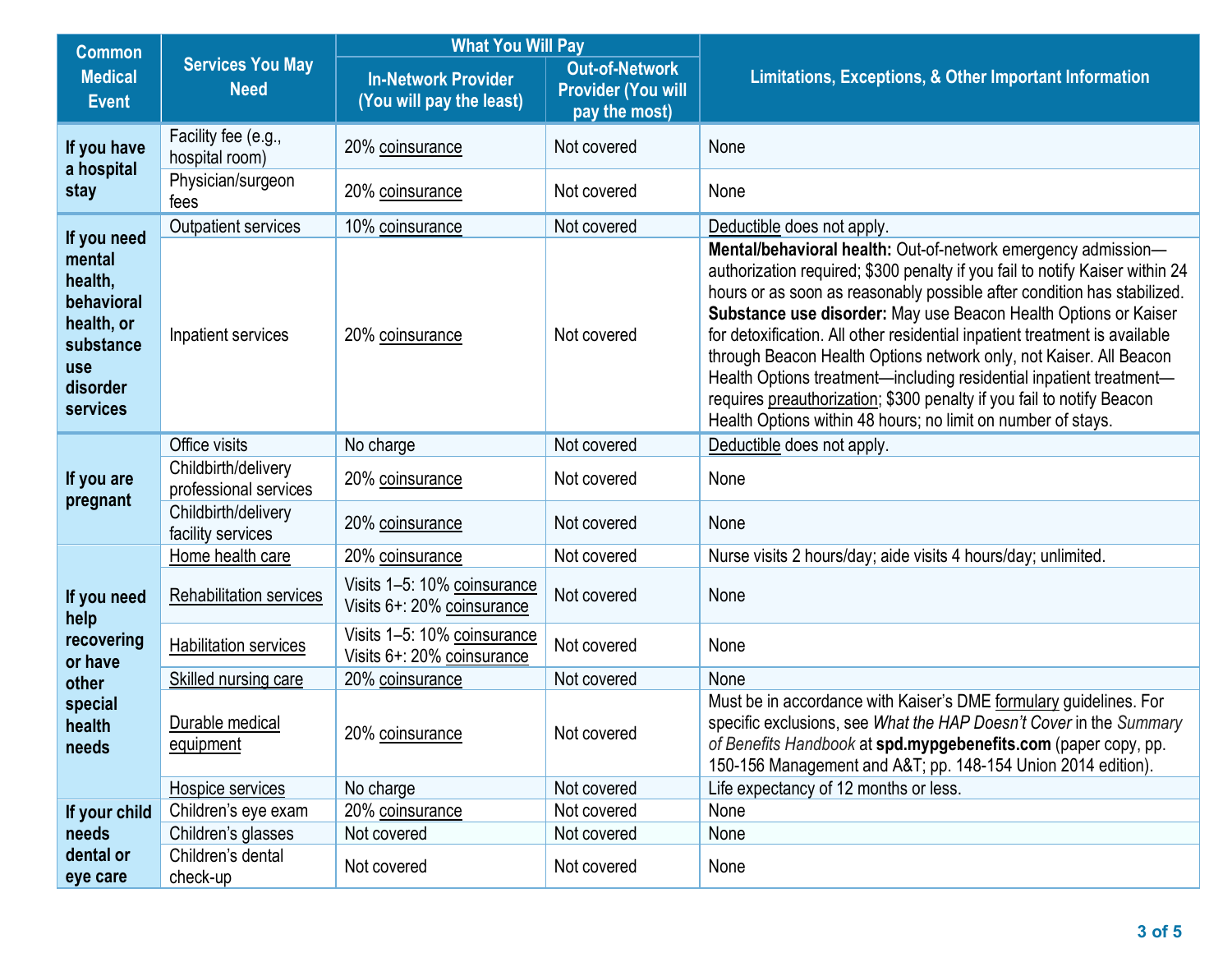## **Excluded Services & Other Covered Services:**

| Services Your Plan Generally Does NOT Cover (Check your policy or plan document for more information and a list of any other excluded services.) |                                                                                                  |                                                                                                 |  |  |
|--------------------------------------------------------------------------------------------------------------------------------------------------|--------------------------------------------------------------------------------------------------|-------------------------------------------------------------------------------------------------|--|--|
| Cosmetic Surgery<br>Dental Care (Adult & Child)<br>Eyeglasses (Adult & Child)                                                                    | Long-Term Care<br>Non-emergency care when traveling outside the U.S.<br>Routine Eye Care (Adult) | <b>Routine Foot Care</b><br><b>Weight Loss Programs</b>                                         |  |  |
| Other Covered Services (Limitations may apply to these services. This isn't a complete list. Please see your plan document.)                     |                                                                                                  |                                                                                                 |  |  |
| Acupuncture<br><b>Bariatric Surgery</b>                                                                                                          | Chiropractic Care<br>Hearing Aids (1 per ear every 3 years)                                      | Infertility Treatment (\$7,000 limit/lifetime)<br>Private-Duty Nursing when medically necessary |  |  |
|                                                                                                                                                  |                                                                                                  |                                                                                                 |  |  |

Your Rights to Continue Coverage: There are agencies that can help if you want to continue your coverage after it ends. The contact information for those agencies is: The plan—Northern California **1-800-663-1771**; Southern California **1-800-533-1833**; your state insurance department; or the Department of Labor's Employee Benefits Security Administration at **1-866-444-EBSA (3272**) or **dol.gov/ebsa/healthreform.** Other coverage options may be available to you, too, including buying individual insurance coverage through the Health Insurance Marketplace. For more information about the Marketplace, visit **healthcare.gov** or call **1-800-318-2596**.

Your Grievance and Appeals Rights: There are agencies that can help if you have a complaint against your plan for a denial of a claim. This complaint is called a grievance or appeal. For more information about your rights, look at the explanation of benefits you will receive for that medical claim. Your plan documents also provide complete information to submit a claim, appeal, or a grievance for any reason to your plan. For more information about your rights, this notice, or assistance, contact the following: **Medical Appeals** Kaiser Permanente Insurance Company—Appeals, 3701 Boardman-Canfield Road, Canfield, OH 44406 / Northern California: **1-800-663-1771** / Southern California: **1-800-533-1833** / Fax: 1-614-212-7110 **kp.org**. **Pharmacy Appeals** Kaiser Permanente, Attn: SFAS National Self Funding, 3840 Murphy Canyon Road, San Diego, CA 92123 / Northern California: **1-800-663-1771** / Southern California: **1-800-533-1833** / Fax: 1-858-614-7912 **kp.org**. You may also contact the Department of Labor's Employee Benefits Security Administration at **1-866-444-EBSA (3272)** or **dol.gov/ebsa/healthreform**.

## **Does this plan provide Minimum Essential Coverage? Yes**.

## **Does this plan meet Minimum Value Standards? Yes**.

If your plan doesn't meet the Minimum Value Standards, you may be eligible for a premium tax credit to help you pay for a plan through the Marketplace.

## **Language Access Services:**

Spanish (Español): Para obtener asistencia en Español, llame al **1-800-964-0530.**

Tagalog (Tagalog): Kung kailangan ninyo ang tulong sa Tagalog tumawag sa **1-800-964-0530.**

Chinese (中文): 如果需要中文的帮助,请拨打这个号码 **1-800-964-0530.**

Navajo (Dine): Dinek'ehgo shika at'ohwol ninisingo, kwiijigo holne' **1-800-964-0530.**

Your health benefits will be self-insured by your plan sponsor. Kaiser Permanente Insurance Company will provide certain administrative services for the plan and will not be an insurer of the plan or financially liable for health care benefits under the plan.

––––––––––––––––––––––*To see examples of how this plan might cover costs for a sample medical situation, see the next section.–––––––––––*–––––––––––